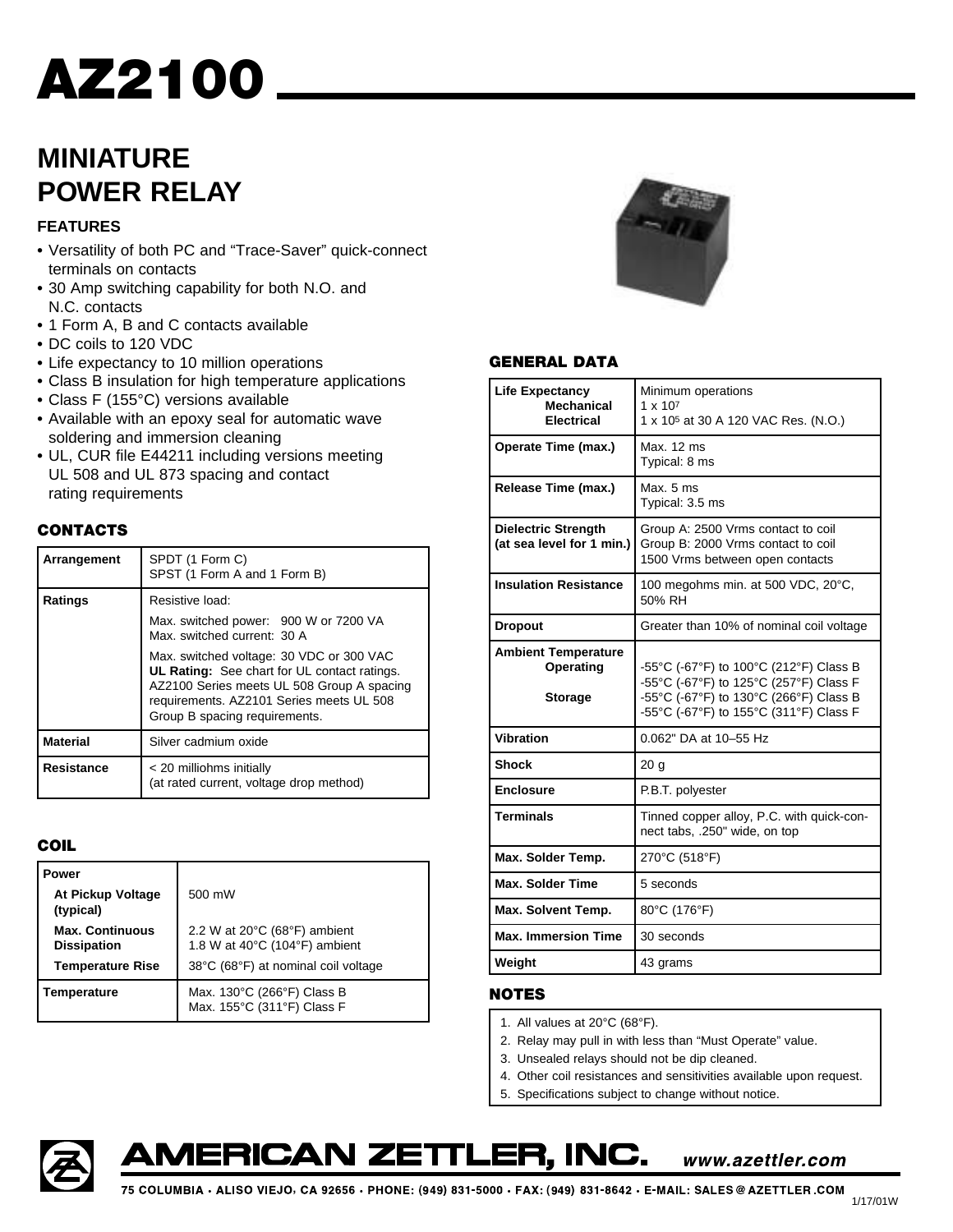#### **RELAY ORDERING DATA: UL 508 Group A; UL 873 Version**

|                                         | STANDARD RELAYS: 1 Form A (SPST N.O.) |                                |                                   |                 |                      |  |  |
|-----------------------------------------|---------------------------------------|--------------------------------|-----------------------------------|-----------------|----------------------|--|--|
| <b>COIL SPECIFICATIONS</b>              |                                       |                                | <b>ORDER NUMBER*</b>              |                 |                      |  |  |
| <b>Nominal Coil</b><br><b>VDC</b>       | <b>Max. Continuous</b><br><b>VDC</b>  | <b>Coil Resistance</b><br>±10% | <b>Must Operate</b><br><b>VDC</b> | <b>Unsealed</b> | <b>Sealed</b>        |  |  |
| 5                                       | 7.3                                   | 27                             | 3.75                              | AZ2100-1A-5D    | AZ2100-1A-5DE        |  |  |
| 6                                       | 8.9                                   | 40                             | 4.5                               | AZ2100-1A-6D    | AZ2100-1A-6DE        |  |  |
| 9                                       | 13.9                                  | 97                             | 6.75                              | AZ2100-1A-9D    | AZ2100-1A-9DE        |  |  |
| 12                                      | 17.5                                  | 155                            | 9.0                               | AZ2100-1A-12D   | AZ2100-1A-12DE       |  |  |
| 15                                      | 22.5                                  | 256                            | 11.25                             | AZ2100-1A-15D   | AZ2100-1A-15DE       |  |  |
| 18                                      | 27.4                                  | 380                            | 13.5                              | AZ2100-1A-18D   | AZ2100-1A-18DE       |  |  |
| 24                                      | 36.1                                  | 660                            | 18.0                              | AZ2100-1A-24D   | AZ2100-1A-24DE       |  |  |
| 48                                      | 68.4                                  | 2.560                          | 36.0                              | AZ2100-1A-48D   | AZ2100-1A-48DE       |  |  |
| 70                                      | 104.4                                 | 5,500                          | 52.5                              | AZ2100-1A-70D   | AZ2100-1A-70DE       |  |  |
| 110                                     | 163.2                                 | 13,450                         | 82.5                              | AZ2100-1A-110D  | AZ2100-1A-110DE      |  |  |
| <b>STANDARD RELAYS: 1 Form C (SPDT)</b> |                                       |                                |                                   |                 |                      |  |  |
|                                         |                                       | <b>COIL SPECIFICATIONS</b>     |                                   |                 | <b>ORDER NUMBER*</b> |  |  |
| <b>Nominal Coil</b><br><b>VDC</b>       | <b>Max. Continuous</b><br><b>VDC</b>  | <b>Coil Resistance</b><br>±10% | <b>Must Operate</b><br><b>VDC</b> | <b>Unsealed</b> | <b>Sealed</b>        |  |  |
| 5                                       | 7.3                                   | 27                             | 3.75                              | AZ2100-1C-5D    | AZ2100-1C-5DE        |  |  |
| 6                                       | 8.9                                   | 40                             | 4.5                               | AZ2100-1C-6D    | AZ2100-1C-6DE        |  |  |
| 9                                       | 13.9                                  | 97                             | 6.75                              | AZ2100-1C-9D    | AZ2100-1C-9DE        |  |  |
| 12                                      | 17.5                                  | 155                            | 9.0                               | AZ2100-1C-12D   | AZ2100-1C-12DE       |  |  |
| 15                                      | 22.5                                  | 256                            | 11.25                             | AZ2100-1C-15D   | AZ2100-1C-15DE       |  |  |
| 18                                      | 27.4                                  | 380                            | 13.5                              | AZ2100-1C-18D   | AZ2100-1C-18DE       |  |  |
| 24                                      | 36.1                                  | 660                            | 18.0                              | AZ2100-1C-24D   | AZ2100-1C-24DE       |  |  |
| 48                                      | 68.4                                  | 2,560                          | 36.0                              | AZ2100-1C-48D   | AZ2100-1C-48DE       |  |  |
| 70                                      | 104.4                                 | 5,500                          | 52.5                              | AZ2100-1C-70D   | AZ2100-1C-70DE       |  |  |
| 110                                     | 163.2                                 | 13,450                         | 82.5                              | AZ2100-1C-110D  | AZ2100-1C-110DE      |  |  |

**\*Substitute "1B" in place of "1A or 1C" to indicate 1 Form B. To indicate Class F version, add suffix "F". Other coil resistances and sensitivities available upon request. Please contact the factory.**

#### **MECHANICAL DATA**



Dimensions in inches with metric equivalents in parentheses. Tolerance: ± .010"

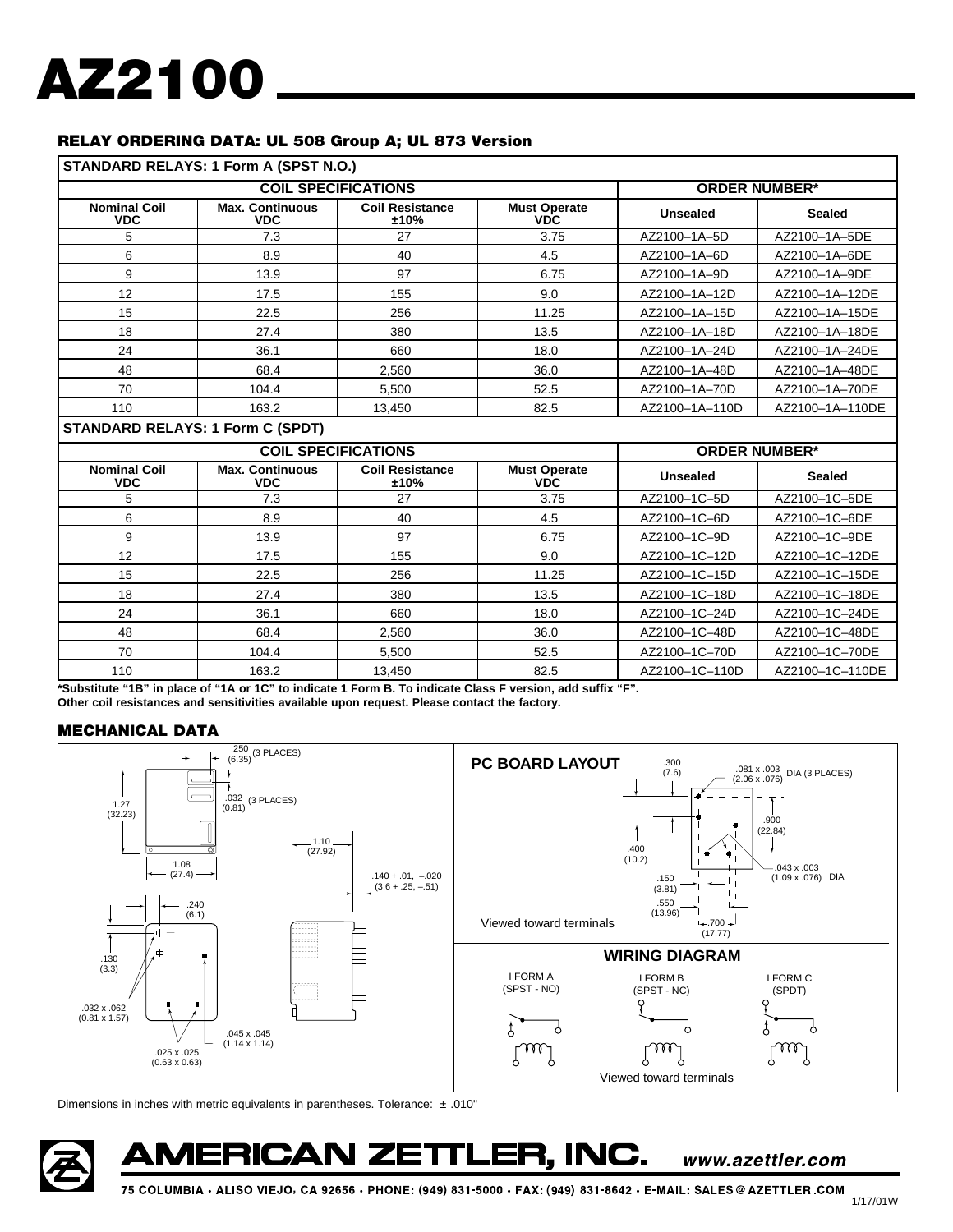#### **RELAY ORDERING DATA: UL 508 Group B**

| STANDARD RELAYS: 1 Form A (SPST N.O.) |                                         |                                |                                   |                      |                      |  |  |  |
|---------------------------------------|-----------------------------------------|--------------------------------|-----------------------------------|----------------------|----------------------|--|--|--|
| <b>COIL SPECIFICATIONS</b>            |                                         |                                |                                   | <b>ORDER NUMBER*</b> |                      |  |  |  |
| <b>Nominal Coil</b><br><b>VDC</b>     | <b>Max. Continuous</b><br><b>VDC</b>    | <b>Coil Resistance</b><br>±10% | <b>Must Operate</b><br><b>VDC</b> | <b>Unsealed</b>      | <b>Sealed</b>        |  |  |  |
| 5                                     | 7.3                                     | 27                             | 3.75                              | AZ2101-1A-5D         | AZ2101-1A-5DE        |  |  |  |
| 6                                     | 8.9                                     | 40                             | 4.5                               | AZ2101-1A-6D         | AZ2101-1A-6DE        |  |  |  |
| 9                                     | 13.9                                    | 97                             | 6.75                              | AZ2101-1A-9D         | AZ2101-1A-9DE        |  |  |  |
| 12                                    | 17.5                                    | 155                            | 9.0                               | AZ2101-1A-12D        | AZ2101-1A-12DE       |  |  |  |
| 15                                    | 22.5                                    | 256                            | 11.25                             | AZ2101-1A-15D        | AZ2101-1A-15DE       |  |  |  |
| 18                                    | 27.4                                    | 380                            | 13.5                              | AZ2101-1A-18D        | AZ2101-1A-18DE       |  |  |  |
| 24                                    | 36.1                                    | 660                            | 18.0                              | AZ2101-1A-24D        | AZ2101-1A-24DE       |  |  |  |
| 48                                    | 68.4                                    | 2.560                          | 36.0                              | AZ2101-1A-48D        | AZ2101-1A-48DE       |  |  |  |
| 70                                    | 104.4                                   | 5.500                          | 52.5                              | AZ2101-1A-70D        | AZ2101-1A-70DE       |  |  |  |
| 110                                   | 163.2                                   | 13.450                         | 82.5                              | AZ2101-1A-110D       | AZ2101-1A-110DE      |  |  |  |
|                                       | <b>STANDARD RELAYS: 1 Form C (SPDT)</b> |                                |                                   |                      |                      |  |  |  |
|                                       |                                         | <b>COIL SPECIFICATIONS</b>     |                                   |                      | <b>ORDER NUMBER*</b> |  |  |  |
| <b>Nominal Coil</b><br><b>VDC</b>     | <b>Max. Continuous</b><br><b>VDC</b>    | <b>Coil Resistance</b><br>±10% | <b>Must Operate</b><br><b>VDC</b> | <b>Unsealed</b>      | <b>Sealed</b>        |  |  |  |
| 5                                     | 7.3                                     | 27                             | 3.75                              | AZ2101-1C-5D         | AZ2101-1C-5DE        |  |  |  |
| 6                                     | 8.9                                     | 40                             | 4.5                               | AZ2101-1C-6D         | AZ2101-1C-6DE        |  |  |  |
| 9                                     | 13.9                                    | 97                             | 6.75                              | AZ2101-1C-9D         | AZ2101-1C-9DE        |  |  |  |
| 12                                    | 17.5                                    | 155                            | 9.0                               | AZ2101-1C-12D        | AZ2101-1C-12DE       |  |  |  |
| 15                                    | 22.5                                    | 256                            | 11.25                             | AZ2101-1C-15D        | AZ2101-1C-15DE       |  |  |  |
| 18                                    | 27.4                                    | 380                            | 13.5                              | AZ2101-1C-18D        | AZ2101-1C-18DE       |  |  |  |
| 24                                    | 36.1                                    | 660                            | 18.0                              | AZ2101-1C-24D        | AZ2101-1C-24DE       |  |  |  |
| 48                                    | 68.4                                    | 2,560                          | 36.0                              | AZ2101-1C-48D        | AZ2101-1C-48DE       |  |  |  |
| 70                                    | 104.4                                   | 5,500                          | 52.5                              | AZ2101-1C-70D        | AZ2101-1C-70DE       |  |  |  |
| 110                                   | 163.2                                   | 13.450                         | 82.5                              | AZ2101-1C-110D       | AZ2101-1C-110DE      |  |  |  |

**\*Substitute "1B" in place of "1A or 1C" to indicate 1 Form B. To indicate Class F version, add suffix "F". Other coil resistances and sensitivities available upon request. Please contact the factory.**

#### **MECHANICAL DATA**



Dimensions in inches with metric equivalents in parentheses. Tolerance: ± .010"